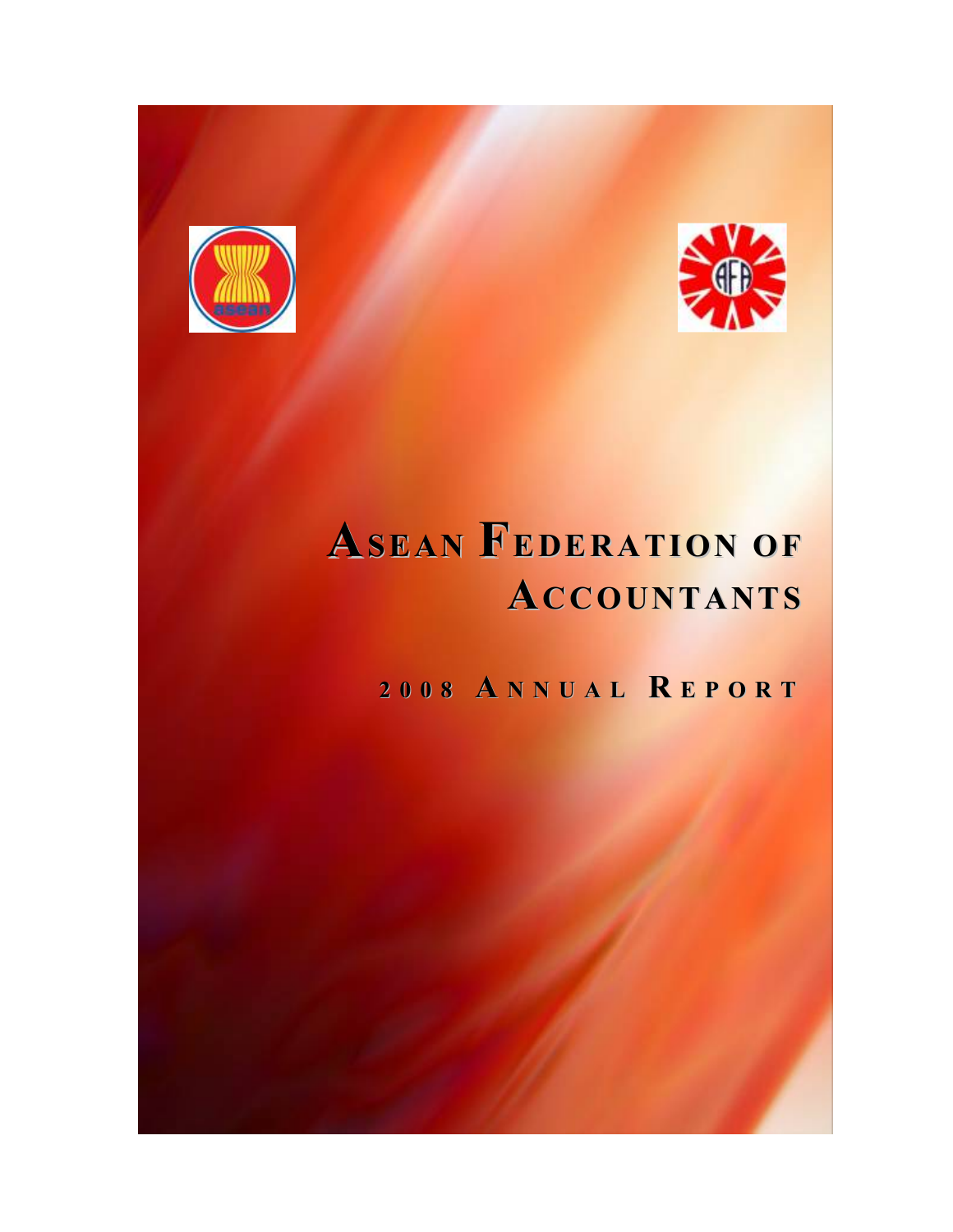### ASEAN FEDERATION OF ACCOUNTANTS

### <sup>2008</sup>ANNUAL REPORT

| <b>CONTENTS</b>                 |                |
|---------------------------------|----------------|
| Message from the President      |                |
| Message from the Vice President |                |
| The Council                     | 1              |
| About AFA                       | $\overline{2}$ |
| Report of the Council           | $3 - 10$       |
| <b>AFA Member Bodies</b>        | $11 - 14$      |
|                                 |                |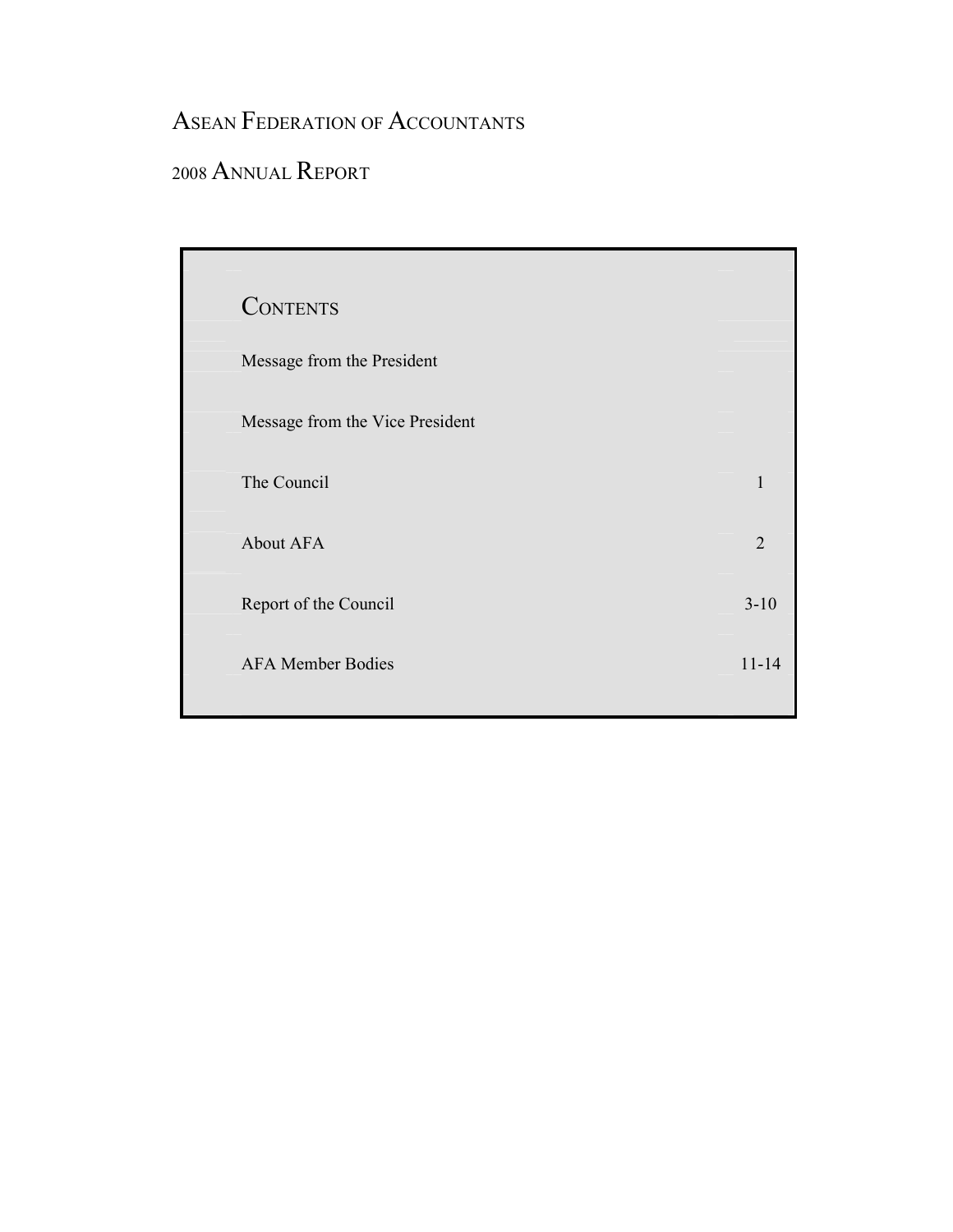### A MESSAGE FROM AFA PRESIDENT PENGIRAN HAJI MOKSIN

How fast time seems to be rushing by! Already we are closing the door on 2008 and preparing for the new year ahead.

In 2008, the ASEAN Federation of Accountants (AFA) undertook the effort to become a more dynamic organisation as well as to make

itself more relevant to the needs of its members. All initiatives carried out by AFA were in accordance with the Strategic and Operational Plans document which was developed in 2006 and is intended to provide AFA members a comprehensive and clear picture of the objectives and programmes that the then AFA President and its executives aim to deliver.

To keep the projects on track, the AFA Council agreed that a Project Coordinator be assigned to liaise with all the Project Leaders with the express objective of ensuring that progress is being made on all the projects. In this way, AFA hopes that the projects will come to fruition and not just be castles in the air.

This year, I am also extremely proud of the Joint Public Sector Conference which was cohosted by the Indonesian Institute of Accountants and CPA Australia. We always encourage cooperation between member bodies; the benefit of which trickles down to our stakeholders, the accountants. Aside from that, AFA also got a golden opportunity to meet with the leadership of the International Federation of Accountants (IFAC) during the IFAC Board Meeting which was held in Kuala Lumpur, Malaysia.

A more comprehensive report on AFA's activities for the whole of 2008 can be found inside the Annual Report. Meanwhile, know that AFA already has plans in place for 2009 and will be putting them in place in order that 2009 will be another good year for our organisation, God willing.

Thank you.

Pengiran Haji Moksin AFA President 2008-2009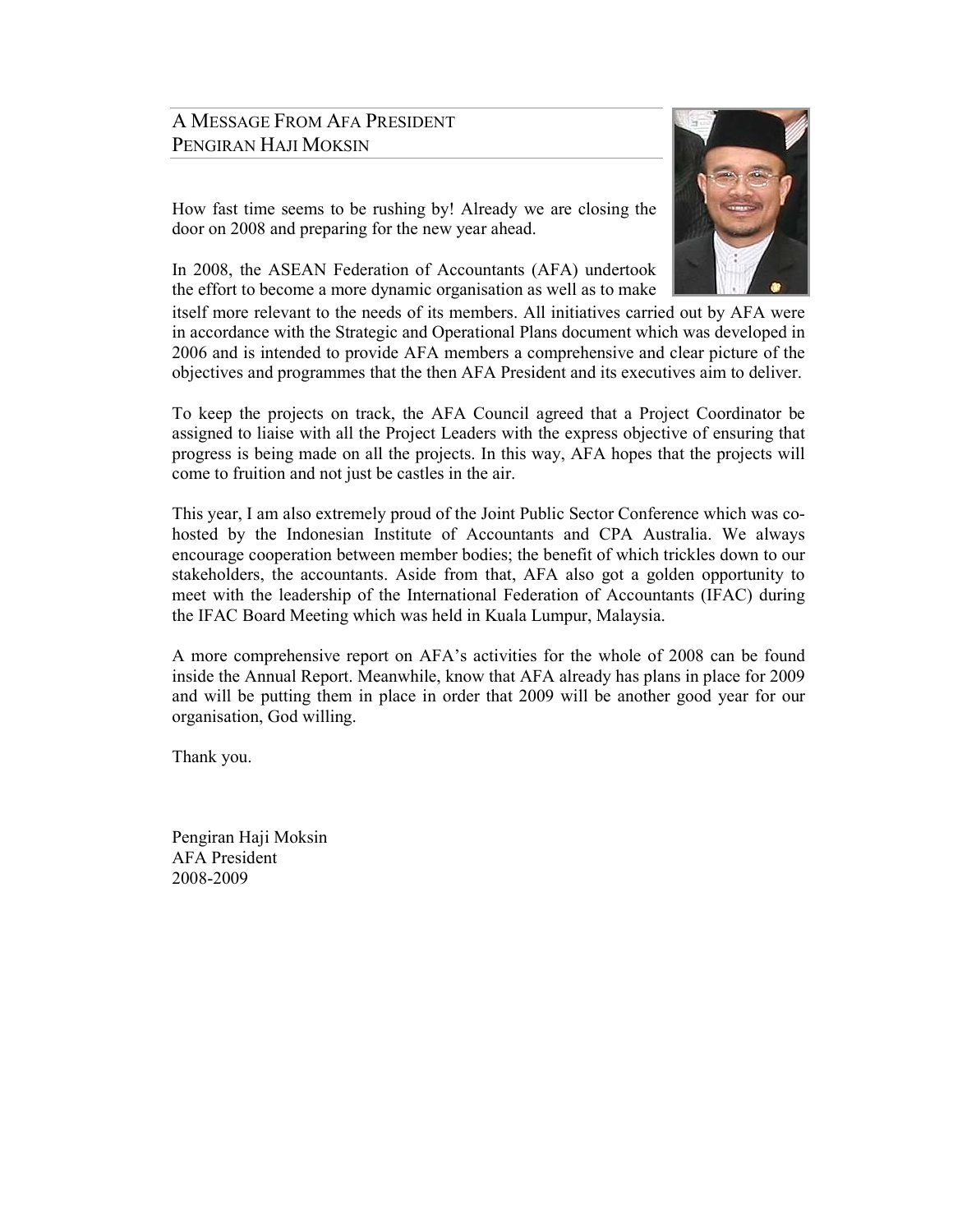### A MESSAGE FROM AFA VICE PRESIDENT NIK MOHD HASYUDEEN YUSOFF

As the umbrella organisation for the national associations of accounting professionals of the member countries for the ASEAN region, the ASEAN Federation of Accountants (AFA) shoulders huge responsibilities towards our stakeholders; the accountants of **ASEAN** 



This Annual Report details AFA's strategic plans as well as achievements during the last financial period. The publishing of this Report doubles as an assessment practice which keeps all stakeholders informed of the ASEAN Federation of Accountants (AFA)'s activities.

Apart from the activities completed in 2008, there is also a section of AFA 2008-2011 Strategic and Operational Plans. This chapter serves to inform the stakeholders of what AFA has planned for the next three years and what steps AFA will take to complete projects and reach goals.

By making the Annual Report public, AFA seeks to make itself more transparent and increase its accountability to its' stakeholders. In the coming financial period, AFA will endeavour to make itself more valuable and relevant to the people who matter the most: the accountants of ASEAN.

Thank you.

Nik Mohd Hasyudeen Yusoff Vice President 2008-2009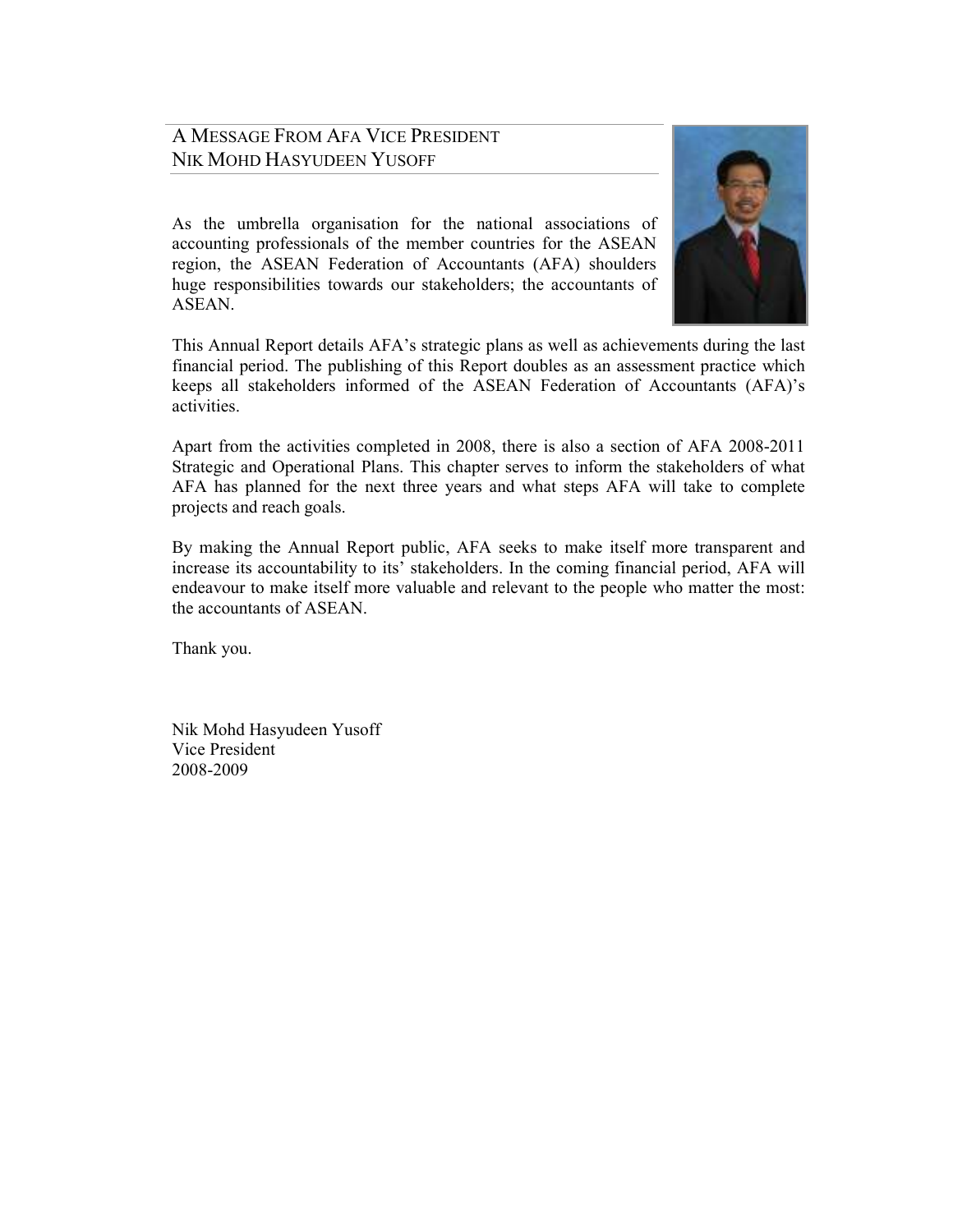# THE COUNCIL <sup>2008</sup>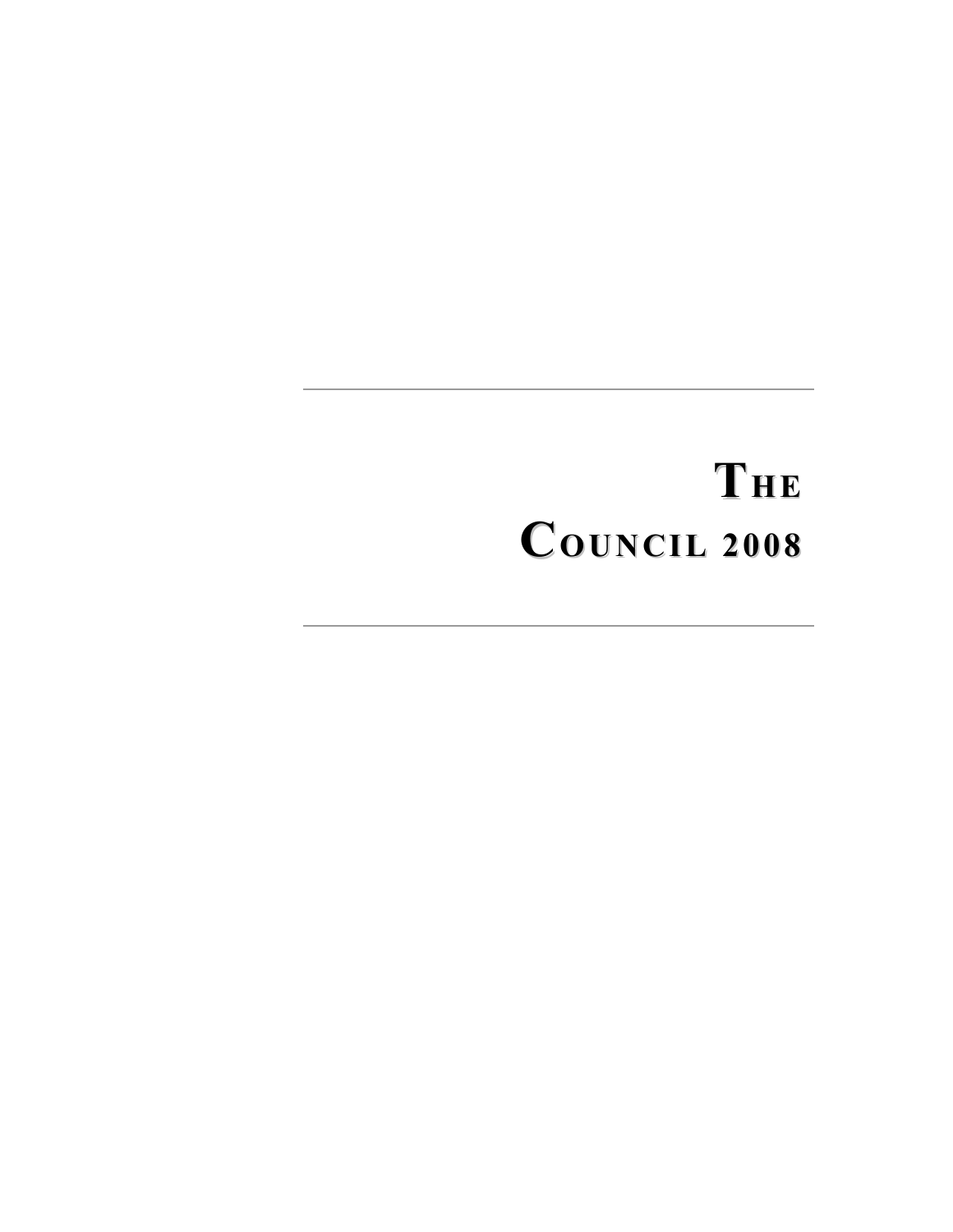### THE COUNCIL 2008

| President<br>Vice President<br>Treasurer<br><b>Secretary General</b> | $\ddot{\cdot}$ | Pengiran Haji Moksin (Brunei)<br>Nik Mohd Hasyudeen Yusoff (Malaysia)<br>Khoo Ho Tong (Singapore)<br>Ning Lela Mohamad (Brunei) |
|----------------------------------------------------------------------|----------------|---------------------------------------------------------------------------------------------------------------------------------|
| <b>Brunei</b>                                                        |                | Lee Kin Chee<br>Lim Hoon Hui                                                                                                    |
| Cambodia                                                             | $\ddot{\cdot}$ | H.E. Ngi Tayi<br>Key KAK                                                                                                        |
| Indonesia                                                            | t              | Ahmadi Hadibroto<br>Prof. Dr. Djoko Susanto<br>Prof. Dr. Ilya Avianti<br>Elly Zarni Husin                                       |
| Lao PDR                                                              |                | Prof. Darath BOUPHA<br>Phoxay CHANTHAVONGSA<br>Soulivong CHANTHALASY<br>Kaysone SOURIYASAK                                      |
| Malaysia                                                             |                | Datuk Abdul Samad Haji Alias (Dr)<br>Datuk Nur Jazlan Tan Sri Mohamed<br>Chen Voon Hann                                         |
| Myanmar                                                              |                | U Myo Myint<br>U Thein Myint<br>U Win Thin<br>U Than Tin                                                                        |
| Philippines                                                          |                | Protacio T. Tacandong<br>Eduardo B. de Guia<br>Antonio P. Tecson<br>Francisco B. Gonzalez, V                                    |
| Singapore                                                            |                | Tan Boen Eng<br>Dr. Ernest Kan                                                                                                  |
| Thailand                                                             |                | Prof. Kesree Narongdej<br>Montri Chenvidyakarn<br>Sumana Sudtipunyo                                                             |
| Vietnam                                                              |                | Ha Ngoc Son<br>Dr Dang Van Thanh                                                                                                |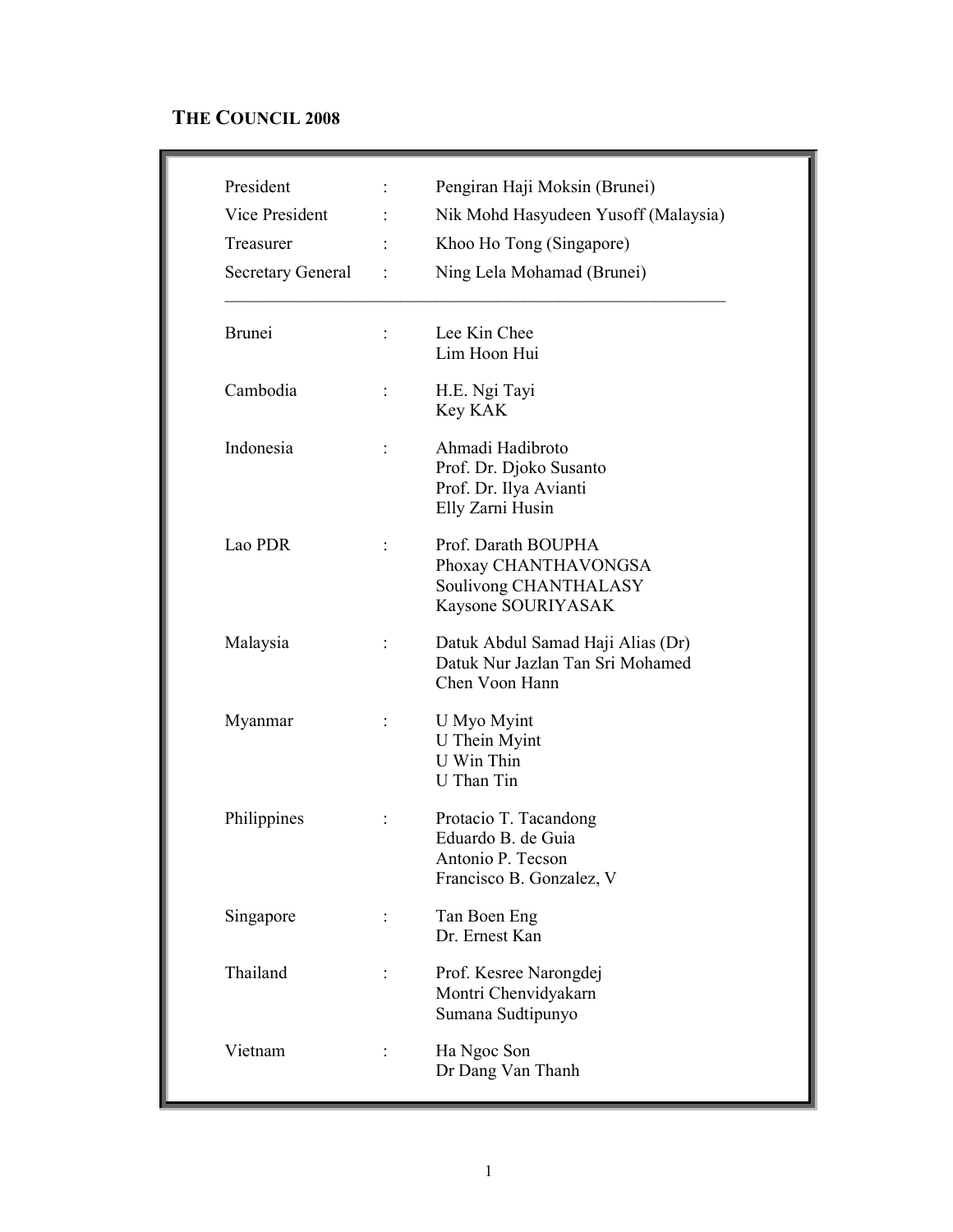### ABOUT ASEAN FEDERATION OF ACCOUNTANTS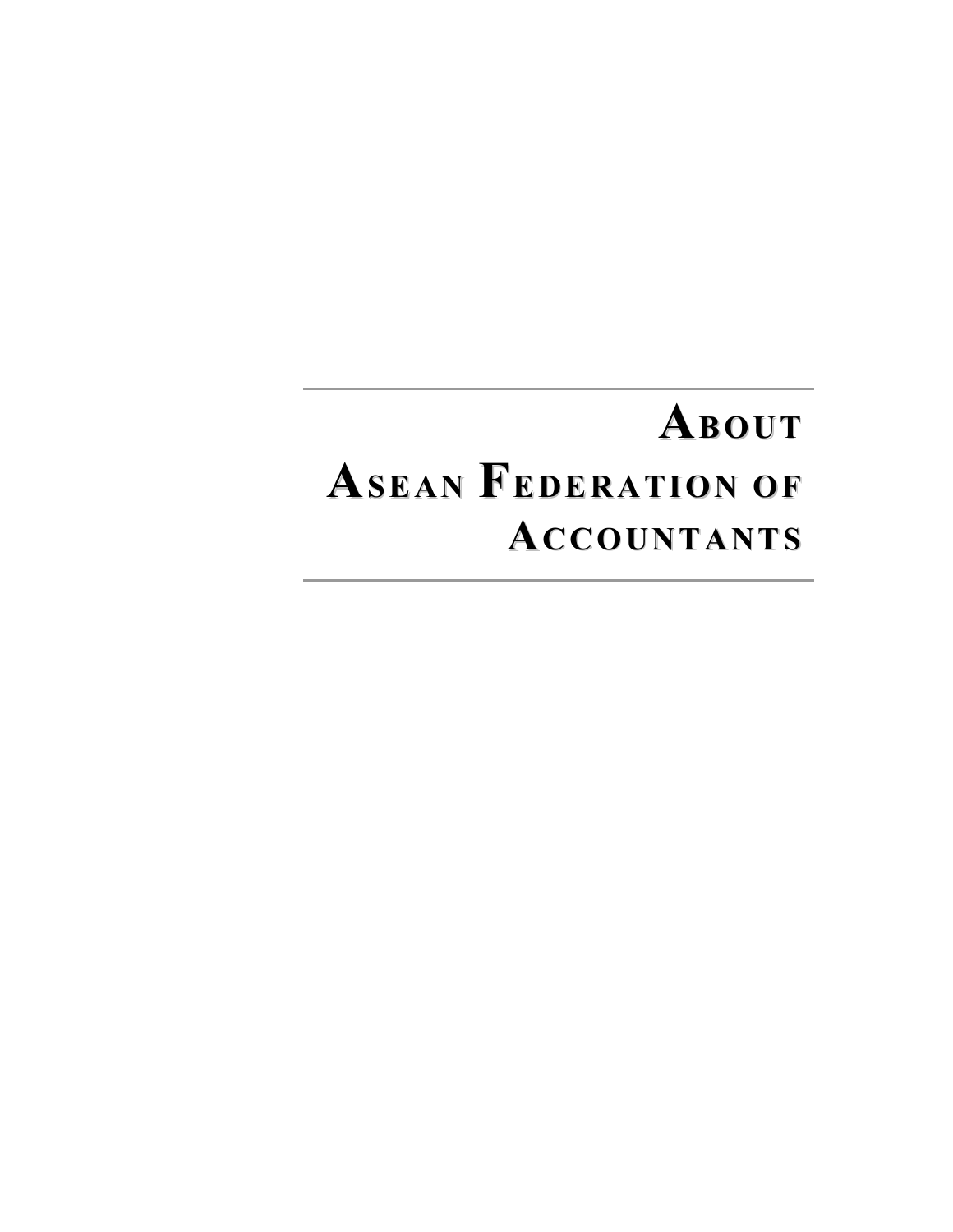### ABOUT ASEAN FEDERATION OF ACCOUNTANTS



The ASEAN Federation of Accountants (AFA) was organised in March, 1977. It was established to serve as the umbrella organisation for the national associations of accounting professionals of the member countries of the Association of South East Asian Nations (ASEAN). AFA originally had only five member-bodies. These are the national accountancy bodies of

Indonesia, Malaysia, Philippines, Singapore and Thailand. Currently, AFA membership comprises of all 10 ASEAN member countries.

AFA is composed of two types of membership. The Primary Members of AFA are the national organisations of accounting professional representing countries within the territorial jurisdiction of ASEAN and must be the recognised national accounting body of that country created under a specific statute or regulation of that particular country, or in the absence of it, the recognised national organisation of accounting professional in the said country. The Associate Members are the internationally recognised bodies of accounting professionals of any ASEAN countries or other countries which are friendly to and supportive of the aspirations of ASEAN, even though they may be outside the territorial jurisdiction of ASEAN.

### AFA Objectives

AFA was created with the following objectives:

- To provide an organisation for ASEAN Accountants for the further advancement of the status of the profession in the region with the view to establishing an ASEAN philosophy on the accounting profession.
- To establish a medium for closer relations, regional cooperation, and assistance among ASEAN accountants.
- To enhance the continuous development of the accounting profession in the region through the joint endeavours of accountants representing the ASEAN.
- To identify and highlight vital problems affecting the accounting profession in the ASEAN region and to formulate proposals towards the solution of these problems.
- To provide ASEAN accountants with a venue for the exchange of the significant information on the accounting profession in the ASEAN member countries.
- To represent the ASEAN accountants in their collective dealings with international accounting and other organisations.
- To work in cooperation with ASEAN business regional groupings whose economic development efforts may be complemented by ASEAN accountants.

### Vision

To be globally recognised as the body that represents the accountancy profession in the ASEAN region.

### **Mission**

To develop and promote the accountancy profession in the region in support of the socioeconomic enhancement of the AFA member countries.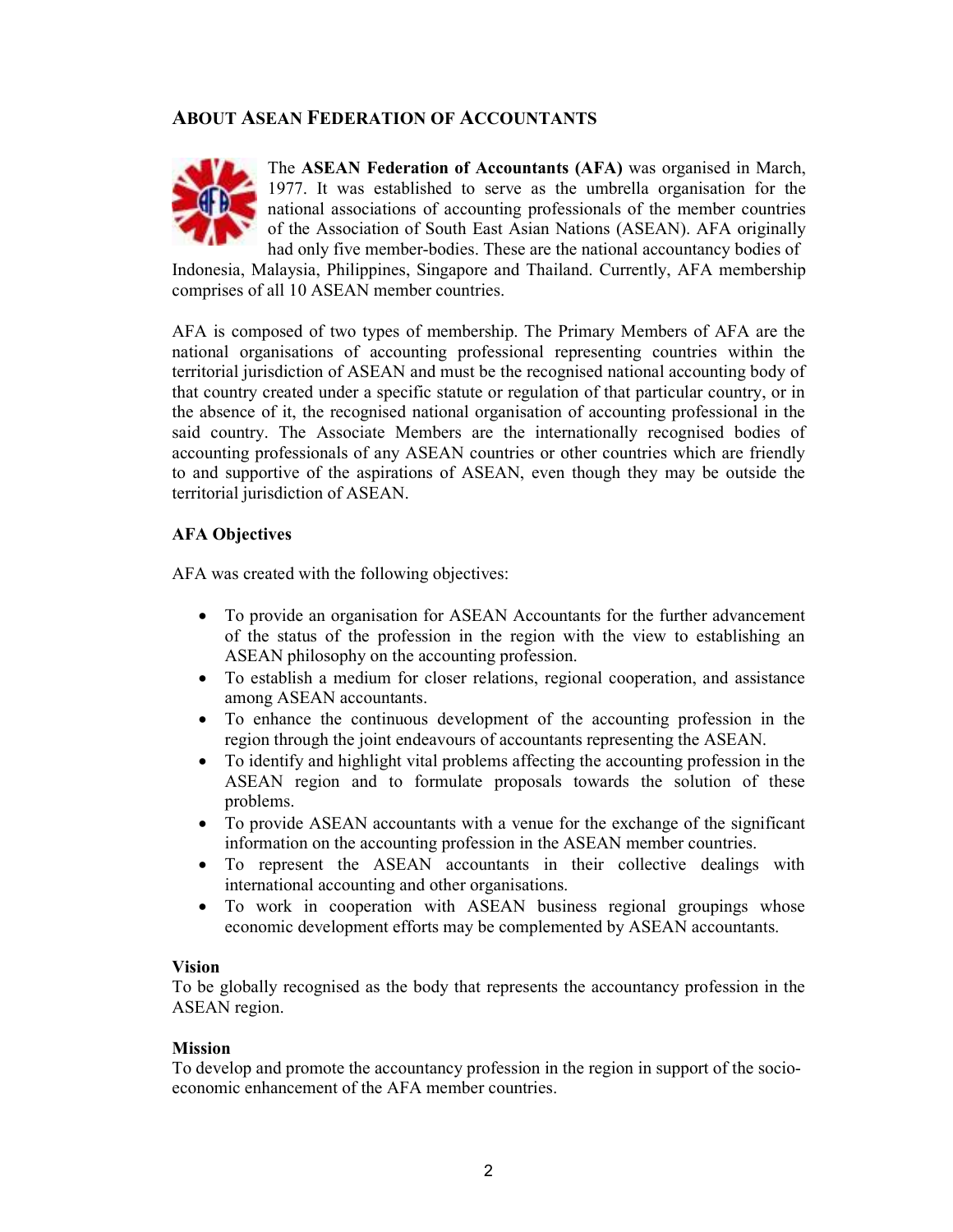### REPORT OF THE COUNCIL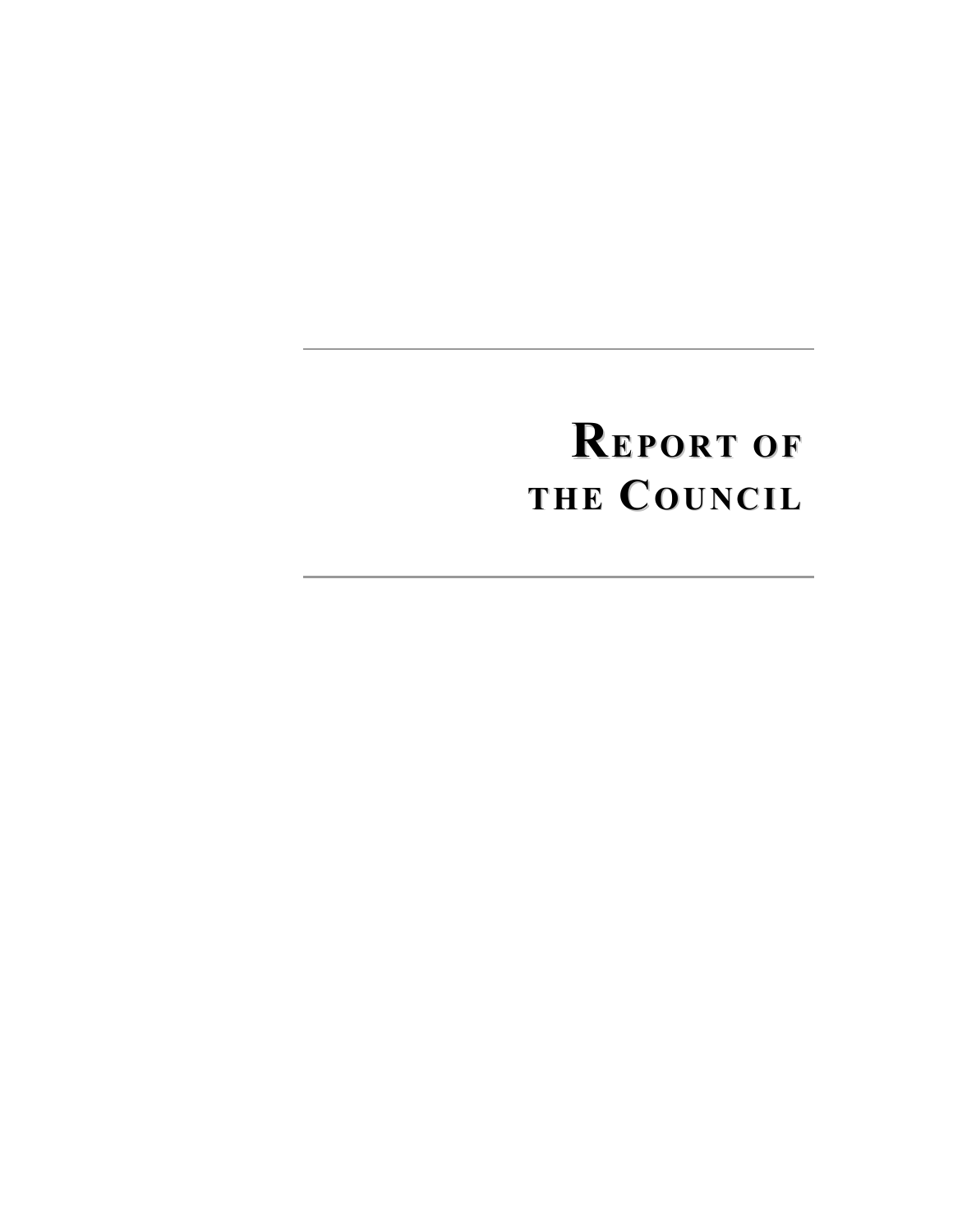### REPORT OF THE COUNCIL

The ASEAN Federation of Accountants (AFA) is pleased to present its report for the period 2008.

During the review period, the AFA Council met three times. The meetings were held as follows:



93<sup>rd</sup> AFA Council Meeting 7 – 8 March 2008 Brunei Darussalam

The 93rd AFA Council Meeting was held on 8 March 2008 in Bandar Seri Begawan, Brunei Darussalam. The meeting was attended by representatives of its Primary Members from Brunei, Cambodia, Indonesia, Lao PDR, Malaysia, Myanmar, Philippines, Singapore and Thailand. Representatives of its Associate Members present were CPA Australia and ICAA.

At the meeting, MIA informed that they have completed the survey on the Identification of the Needs and Expectation of the AFA Member Bodies and had tabled the draft report to the survey. The meeting was then informed that the finalised report will be published by May 2008 and thereafter circulated to all AFA Member Bodies and other relevant stakeholders.

The meeting also discussed the establishment and execution of training programmes on various contemporary accounting topics to be held in various AFA member countries. These training programmes are to be taught by educators and skilled professionals from AFA member countries. PICPA briefed the meeting that the training modules were ready. However, the mode of approach and delivery were still subject to further discussion. The "Train the Trainers" approach was seen to be faster and would not be as costly as member body participation. PICPA will start the pilot programme in Philippines and later will conduct the "Train the Trainers" programme for AFA delegates.

Another issue discussed at the meeting was the MoU between  $AFA \&$  the South Asian Federation of Accountants (SAFA) which was signed in Jakarta, Indonesia during the opening ceremony of the  $15<sup>th</sup> AFA$  Conference. The objective of the MoU is to share information and to jointly organise seminars and conferences. There was also a follow-up action to set up a joint committee to address common projects together and suggested that this be addressed in the next AFA Council Meeting. Indonesia will contact SAFA on the progress of the cooperation between both parties.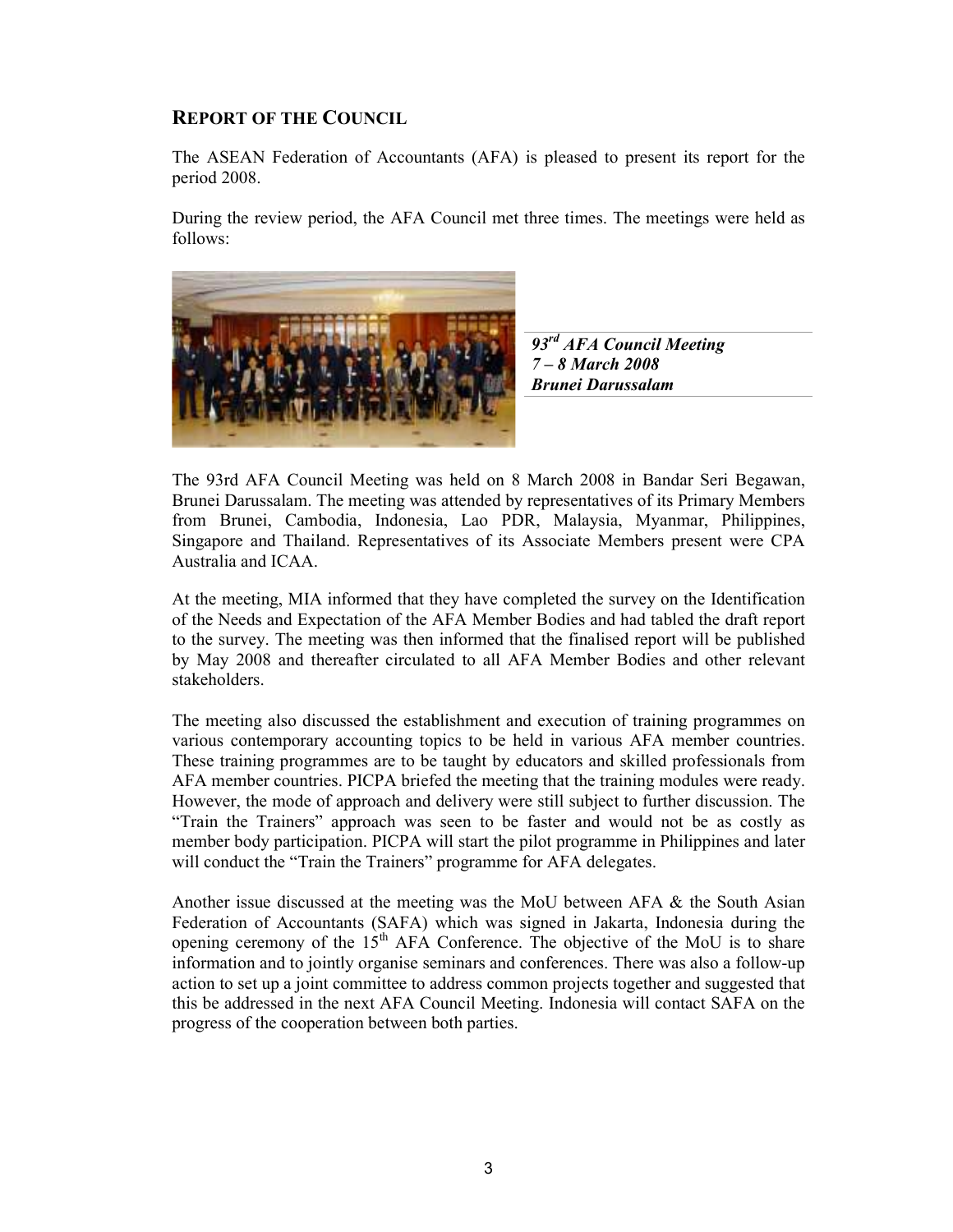94<sup>th</sup> AFA Council Meeting 27 – 28 June 2008 Vientiane, Lao PDR



The 94th AFA Council Meeting was held from 27-28 June 2008 at the Don Chan Palace Hotel in Vientiane, Lao PDR. The meeting was attended by representatives of its Primary Members from Brunei, Indonesia, Lao PDR, Malaysia, Myanmar, Philippines, Singapore, Thailand and Vietnam. Representatives of its Associate members who attended the meeting were ACCA, ICAA and CPA Australia.

The meeting discussed its AFA Strategic and Operational Plan for 2008-2011. Member bodies generally supported in principle the said plan and gave their initial views on how to realize the objectives laid out in the plan. Members of the meeting also mooted the idea on how further projects could be incorporated into the plan as well as the representation of AFA views on issues such as copyright and royalty on IFRS.

Other issues discussed during the meeting include the AFA communication channel, train the trainer programme by PICPA, IFAC Statement of Membership Obligations (SMOs) for AFA members who are non-IFAC member and SMO 1 on Quality Assurance. Also discussed was SMO 5 on Public Sector Accounting Standard where IAI informed the meeting that it will jointly organise a Public Sector Conference with CPA Australia on 23 July 2008. In addition, the meeting took note of the IFAC Policy Statements on Regional Organisations and Accountancy Groupings.

> 95<sup>th</sup> AFA Council Meeting 24 – 25 October 2008 Kuala Lumpur, Malaysia



The 95<sup>th</sup> AFA Council Meeting was successfully held on 25 October 2008 at the Grand Millennium Hotel in Kuala Lumpur, Malaysia. The meeting was attended by representatives of its Primary Members from Brunei, Cambodia, Indonesia, Laos,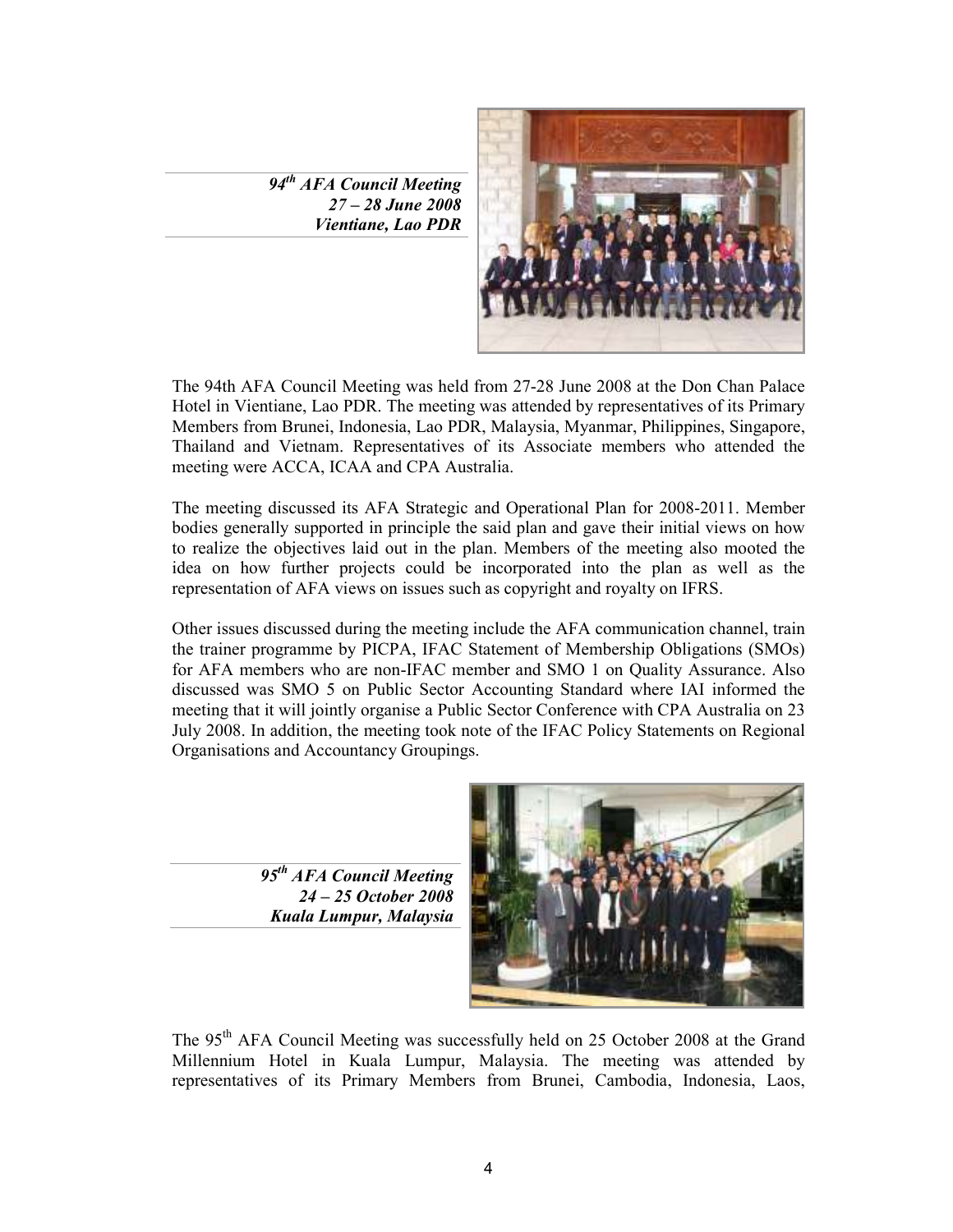Malaysia, Philippines, Singapore, Thailand and Vietnam. Representatives of its Associate Members who attended the meeting are ACCA, ICAA and CPA Australia.

Among the issues that were discussed at the meeting were formalising of the 2008-2011 AFA Strategic and Operational Plans which were subsequently endorsed by the AFA Council. The meeting also discussed the setting up of the AFA Task Force on Regional Accounting Standards where Prof. Kesree Narongdej, the President of FAP shall lead and be responsible to set up the task force. The meeting was also given the preview of the proposed new AFA website.

The meeting also agreed to develop a set of criteria for research papers to be considered for AFA sponsorship with Dr. Djoko Susanto of IAI leading in coming up with the said criteria to be used for future consideration of any research proposals. Before the meeting was adjourned, the AFA Council had confirmed the date and venue of the 2009 AFA Council Meetings.

All initiatives carried out by AFA were in accordance with the Strategic and Operational Plans document which was developed in 2006 and is intended to provide AFA members a comprehensive and clear picture of the objectives and programmes that the then AFA President and its executives aim to deliver.

In continuation of the 2006-2007 AFA Strategic Plans, the AFA Council had endorsed the 2008-2011 AFA Strategic and Operational Plans to give AFA members a clear picture of the initiatives and programmes that AFA would be pursuing for the next four years. The plans shall be reviewed after a two year period in 2010 with regards to its effectiveness, implementation and relevance.

Presently being executed in its implementation phase, the Plan has been instrumental in the formulation of strategic and operational objectives and goals for the advancement of the accountancy profession in the Association of Southeast Asian Nations (ASEAN) region. With the leadership of the Council Members and the support of the member bodies, AFA undertook several activities to further promote the interests of the accountancy profession and assist members in relevant areas during the review period.

AFA is pleased to present this report on its progress in fulfilling its functions according to the AFA Constitution and By-Laws.

### AFA Membership Figures

The following national organisations of accounting professionals are the primary members of the Federation representing countries within the territorial jurisdiction of the Association of Southeast Asian Nations (ASEAN). Along with the list of primary members are the membership figures of each of the member bodies.

| <b>Country</b> | <b>Institute</b>                                                             | <b>Membership</b> |
|----------------|------------------------------------------------------------------------------|-------------------|
| <b>Brunei</b>  | Brunei Institute of Certified Public Accountants<br>(BICPA)                  |                   |
| Cambodia       | Kampuchea Institute of Certified Public<br>Accountants and Auditors (KICPAA) | 799               |
| Indonesia      | Indonesian Institute of Accountants (IAI)                                    | 7,171             |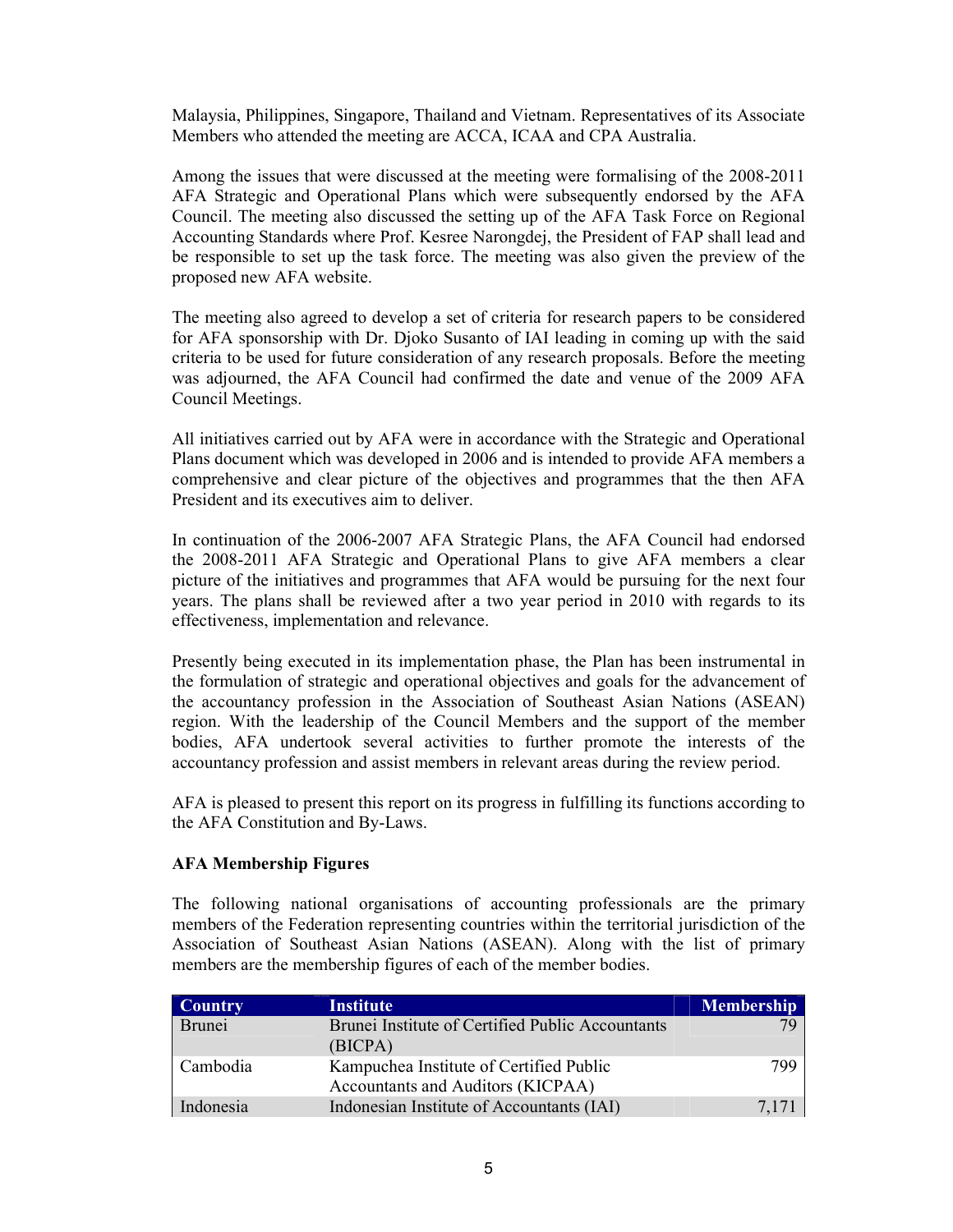| Lao PDR      | Lao Institute of Certified Public Accountants<br>(LICPA)               | 166     |
|--------------|------------------------------------------------------------------------|---------|
| Malaysia     | Malaysian Institute of Accountants (MIA)                               | 25,309  |
| Myanmar      | Myanmar Accountancy Council (MAC)                                      | 502     |
| Philippines  | Philippine Institute of Certified Public<br><b>Accountants (PICPA)</b> | 20,486  |
| Singapore    | Institute of Certified Public Accountants of<br>Singapore (ICPAS)      | 20,257  |
| Thailand     | Federation of Accounting Professions of<br>Thailand (FAP)              | 49,244  |
| Vietnam      | Vietnam Associations of Accountants and<br>Auditors (VAA)              | 7,500   |
| <b>Total</b> |                                                                        | 131,513 |

### 2008-2011 AFA Strategic and Operational Plans

The ASEAN Federation of Accountants (AFA) was created with the objectives to be the organisation of ASEAN accountants for their further professional advancement and that of the accountancy profession in the region – with the end view of establishing an ASEAN philosophy for the accounting profession, to establish a medium for closer relations, regional cooperation, and mutual assistance among ASEAN accountants, to enhance the continuous development of the accounting profession in the region through the joint endeavours of ASEAN accountants, to provide ASEAN accountants with a forum for the exchange of technical and other significant information on the accounting profession and its related practices.

As the ASEAN region grows rapidly and strives to become a common market, it is also important for the accountancy profession in the region to be a significant partner in capacity building of local enterprises, enabling cross-border transactions and contributes towards the enhancement of the public and private sectors institutions for the benefit of the society at large.

AFA is aware that the countries in ASEAN are at different stages of economic and social development. Such diversity is also reflected in the needs of the accountancy bodies which are members of AFA, as their roles are determined by the market in which they exist.

Being the umbrella organisation for the region's national accounting bodies and being established with the main purpose of advancing the profession in the South East Asian region, AFA would deliver value to its member bodies through the understanding of individual members, directly or through working with other institutions with similar objectives and interest.

To achieve the vision and mission, it has been proposed that AFA pursue the following strategic objectives that would be the basis for its operational plan:

- 1. Strengthening AFA institutional capabilities
	- Project coordination and monitoring.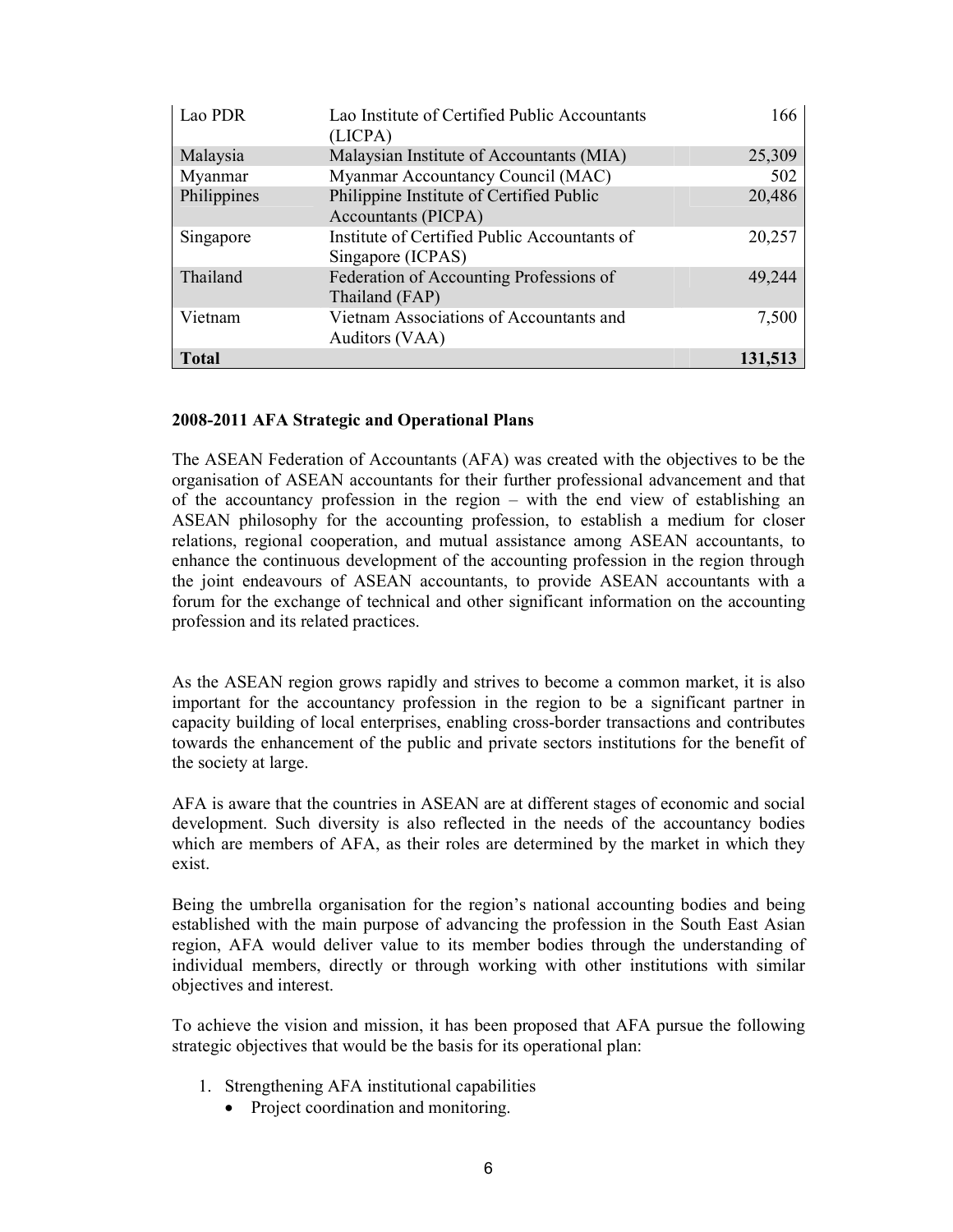- Communication internal and external which includes enhancement of the website.
- 2. Supporting the capacity building of member institutions;
	- Being the platform for cooperation among member institutions in sharing best practices and resources, especially in enabling all members to comply with IFAC Statement of Membership Obligations, when applicable.
	- Collaborate with developmental agencies such as Asian Development Bank on capacity building activities within the ASEAN region.
- 3. Championing specific issues which would promote the standing of the accountancy profession within the ASEAN region.
	- Conduct or participate in research in areas which would benefit member institutions at large.
	- Organise conference and training activities in areas which would enhance the accountancy profession as well as the economy at large in the ASEAN region.
	- Act as the voice of the ASEAN accountancy fraternity by communicating the stand of the accountancy profession to relevant stakeholders on matters which are important to the region or internationally.

AFA is pleased to report on the deliverables of the projects/initiatives that have been undertaken during the review period.

### Identification of the Needs and Expectations of AFA Members

In line with the AFA objectives and the AFA Strategic Plan Points, a survey was conducted to identify the needs and expectations of AFA member bodies. MIA was assigned to conduct a needs assessment programme for all members that aim to identify what each member expects to receive for its AFA membership. A survey questionnaire was circulated to obtain inputs on the demographic background of the national accounting institutes of the AFA member bodies, the extent of implementation of the IFAC Statement of Membership Obligations (SMOs) and continuing professional development courses to determine the frequency of courses held by the Institutes for the one year period. In addition, members were also requested to list down their Institute's major concerns in relation to national and international accounting environment. Copies of the survey questionnaire were sent to the ten AFA Primary Members, namely, Brunei, Cambodia, Indonesia, Lao PDR, Malaysia, Myanmar, Philippines, Singapore, Thailand and Vietnam.

The Report on Identification of the Needs and Expectations of the ASEAN Federation of Accountants Member Bodies was published in January 2008. Copies were distributed to all AFA member bodies as well as other stakeholders. The report can also be viewed on the AFA website at www.aseanaccountants.org.

### New AFA Website

During the review period, the AFA Council had agreed to review and enhance AFA communication channels including the website. The new AFA website is now up and running and can be accessed at www.aseanaccountants.org .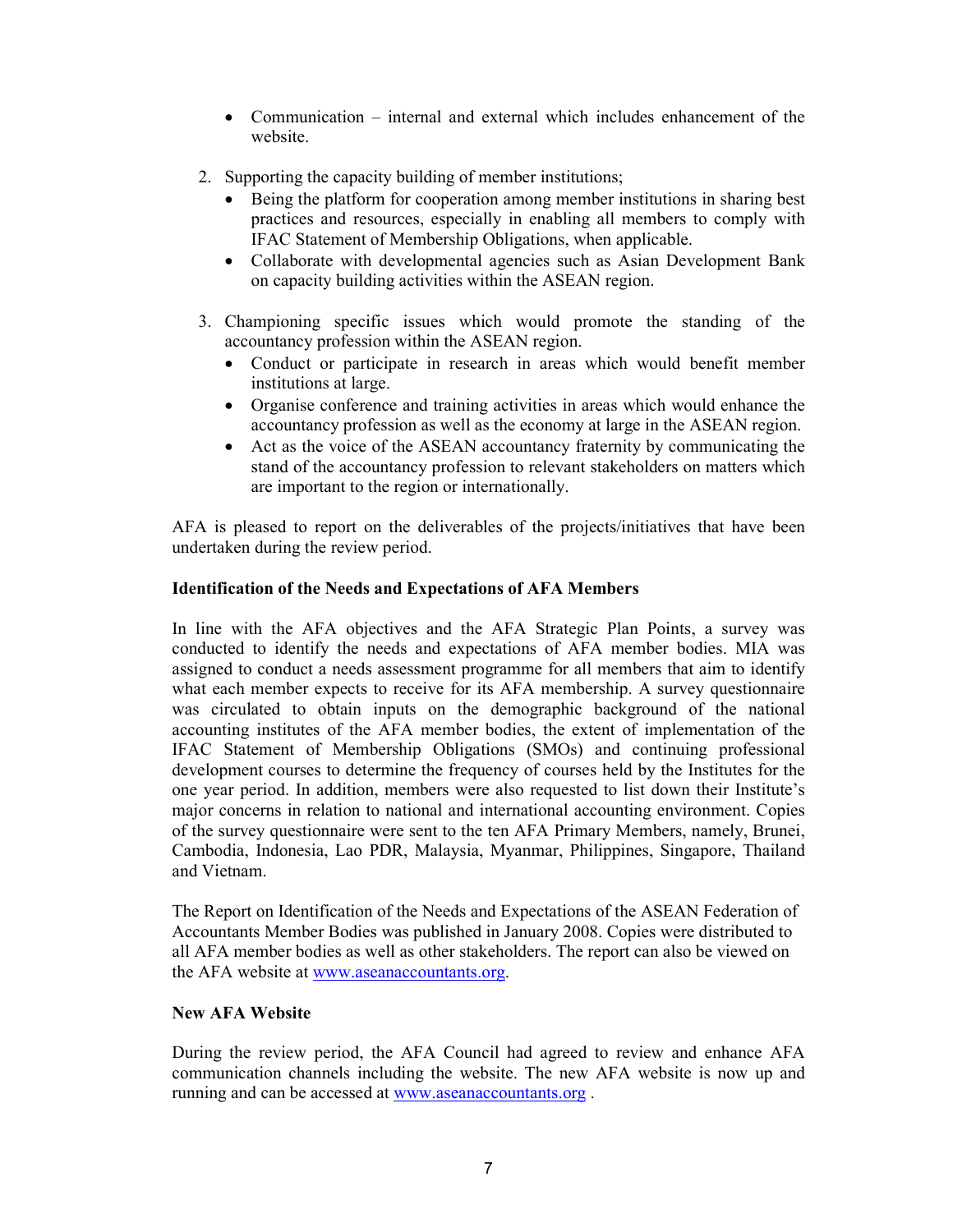### Round Table Discussion: The Impact of the SME Accounting Standards on Developing and Emerging Countries

The Federation of Accounting Professions (FAP) Thailand hosted the Round Table Discussion and Seminar on the Accounting of Small and Medium Entities (SMEs) and co-hosted by the World Bank from 29-30 May 2008 in Bangkok, Thailand.

The Round Table Discussion and Seminar on the Accounting of SMEs was aimed at providing an opportunity for national and international accountancy bodies, standard setters, and other interested parties to debate and comment on various issues involving the IFRS for SMEs and to arrive at general conclusions among ASEAN countries on the financial reporting guidelines suitable for ASEAN SMEs and to raise public awareness of the potential opportunities and threats that the IFRS for SMEs may pose to these types of business.

Specific topics that were addressed at the forum include:

- Definitions and characteristics of SMEs.
- Reporting model for different types of entities such as micro businesses, the SMEs.
- Potential implementation issues.
- Framework for the preparation of financial statements for SMEs:
	- Objectives of financial reporting
	- Users of financial statements
	- Components of financial statements
	- General reporting model

### Joint Public Sector Conference





The Supreme Audit Board of the Republic of Indonesia (BPK) in collaboration with the Indonesian Institute of Accountants (IAI) and CPA Australia had successfully organised the Public Sector Conference on 23 & 24 July 2008 at Hotel Borobudur in Jakarta, Indonesia.

The conference themed "Towards an Accountable, Responsive, Efficient and Effective Government" was aimed at sharing knowledge, experience and best practices on public sector accounting development in Indonesia and the international society as an effort to answer various challenges and strategic demand within public sector accounting implementation.

The conference has achieved productive discussions on how to move towards an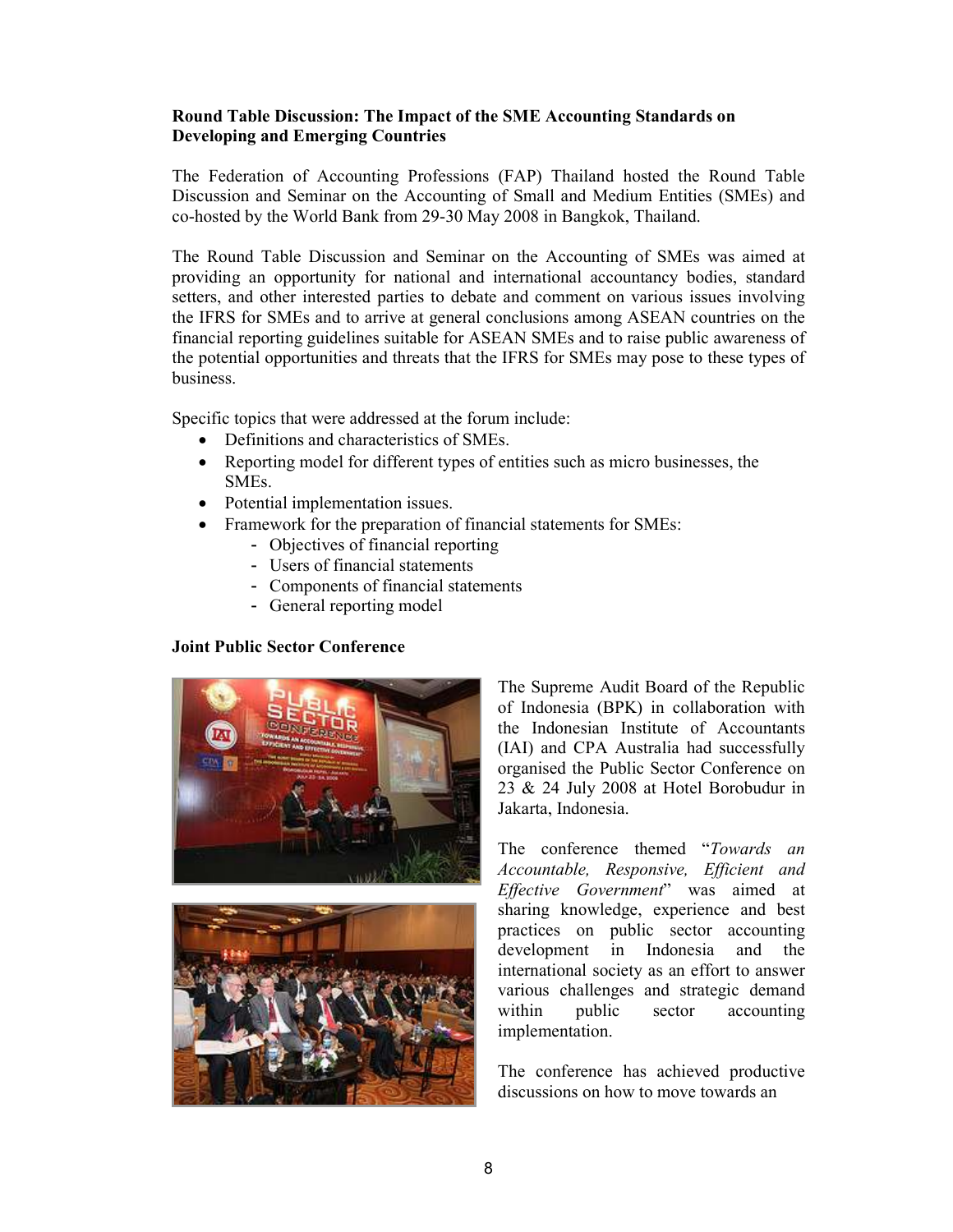accountable, responsive, efficient and effective government. As stressed by the participants of the conference, they realised that the principles of good governance are desirable for the Indonesia government. The expectations of the Indonesian citizens with regards to the accountability of the government have also risen dramatically. It was agreed that public sector resources cannot be managed without having relevant and reliable information about these entities. Thus, all parties must continuously work toward a transparent, efficient and responsive public sector.

### IFAC Meeting with Regional Accountancy Bodies



The IFAC Meeting with Regional Accountancy Bodies was successfully held on 10 September 2008, in conjunction with the IFAC Board Meeting held from 8-12 September 2008 in Kuala Lumpur, Malaysia. The IFAC delegation was led by IFAC's president, Juan José Fermín del Valle and deputy president, Robert Bunting.

This was the first time the IFAC Board Members were convening in Kuala Lumpur and provided a

rare opportunity whereby the top brass of IFAC would all be in this region at the same time. Under the realisation that other regional professional bodies would also be eager for an opportunity to meet with the IFAC management, MIA proceeded to organise some events to that effect.

On 9 September 2008, MIA hosted a dinner between the IFAC officers and AFA. The dinner was attended by Mr del Valle, Mr Bunting, IFAC CEO, Mr Ian Ball and Director of Quality Assurance and Member Body Relations, Mr Russell Guthrie as well as the AFA council members who were led by AFA President, Pengiran Haji Moksin. The dinner was also graced by the presence of Mr Kamlesh Vikamsey, president of the Confederation of Pacific and Asian Accountants (CAPA). This dinner was held to give AFA a chance to present themselves to IFAC as well as being a session during which the dinner guests from IFAC, AFA and CAPA could get acquainted prior to the IFAC Meeting with Regional Accountancy Bodies the next day.

The IFAC Meeting with Regional Accountancy Bodies was held as a breakout session to be held in conjunction with the IFAC Seminar going on at the time. For this event, MIA invited the leadership of the primary AFA members, representatives from CAPA who were attending the IFAC Board Meeting as well as MIA's own council members for a dialogue session with Mr del Valle, Mr Bunting, Mr Ball and Mr Guthrie. CAPA was invited as their organisation represents national accountancy organisations in the Asia-Pacific region and its geographical area spans half the globe.

This dialogue was held with the intention of providing an avenue for the regional bodies to meet up with IFAC and discuss and understand issues affecting the profession both regionally and globally. It was also an opportunity for the bodies present to examine any possible areas of collaboration.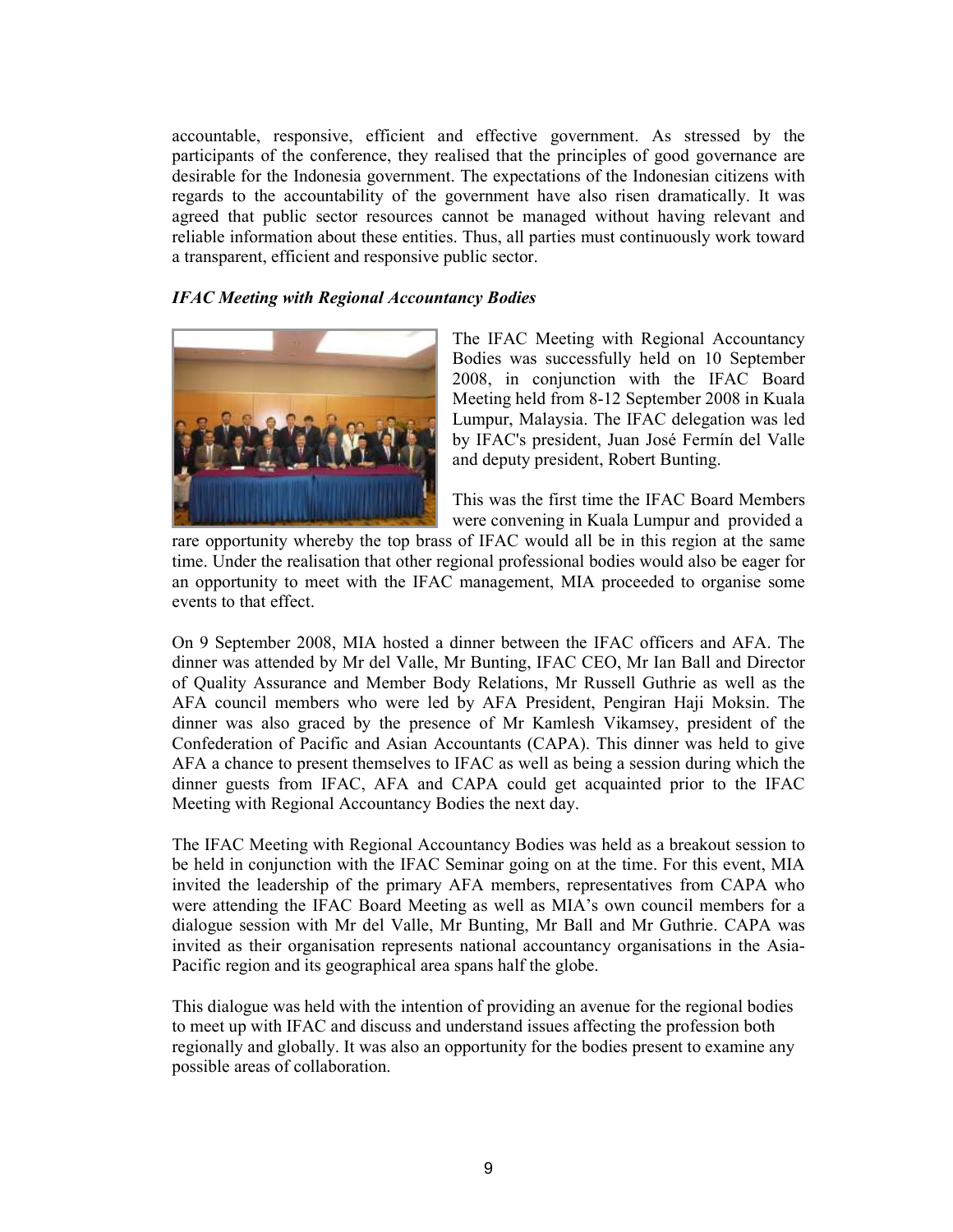### Other projects/initiatives

AFA is also currently undertaking other projects/initiatives, some of which are expected to be completed by mid 2009 while others are on-going projects. The projects would include assistance to AFA members in maintaining compliance with IFAC Statement of Membership Obligations (SMOs) where the project leader will follow-up on matters raised by members who are not members of IFAC. Of the four, KICPAA has now been admitted as an Associate Member of IFAC at the IFAC Council Meeting held on 12-13 November 2008 in Rome, Italy. Having been approved as an Associate, KICPAA will be required to participate in the Compliance Programme and develop an action plan to bring about further improvements to this developing profession.

AFA is also working to develop a set of criteria for research proposals to be considered for AFA sponsorship, setting up a Task Force on Regional Accounting Standards to study and give comments to IASB exposure draft, standards and interpretation and also the compilation of all the Mutual Recognition Agreements/Arrangements (MRAs) that have been signed between AFA with other regional accountancy bodies or between any AFA member bodies either with each other or other external parties.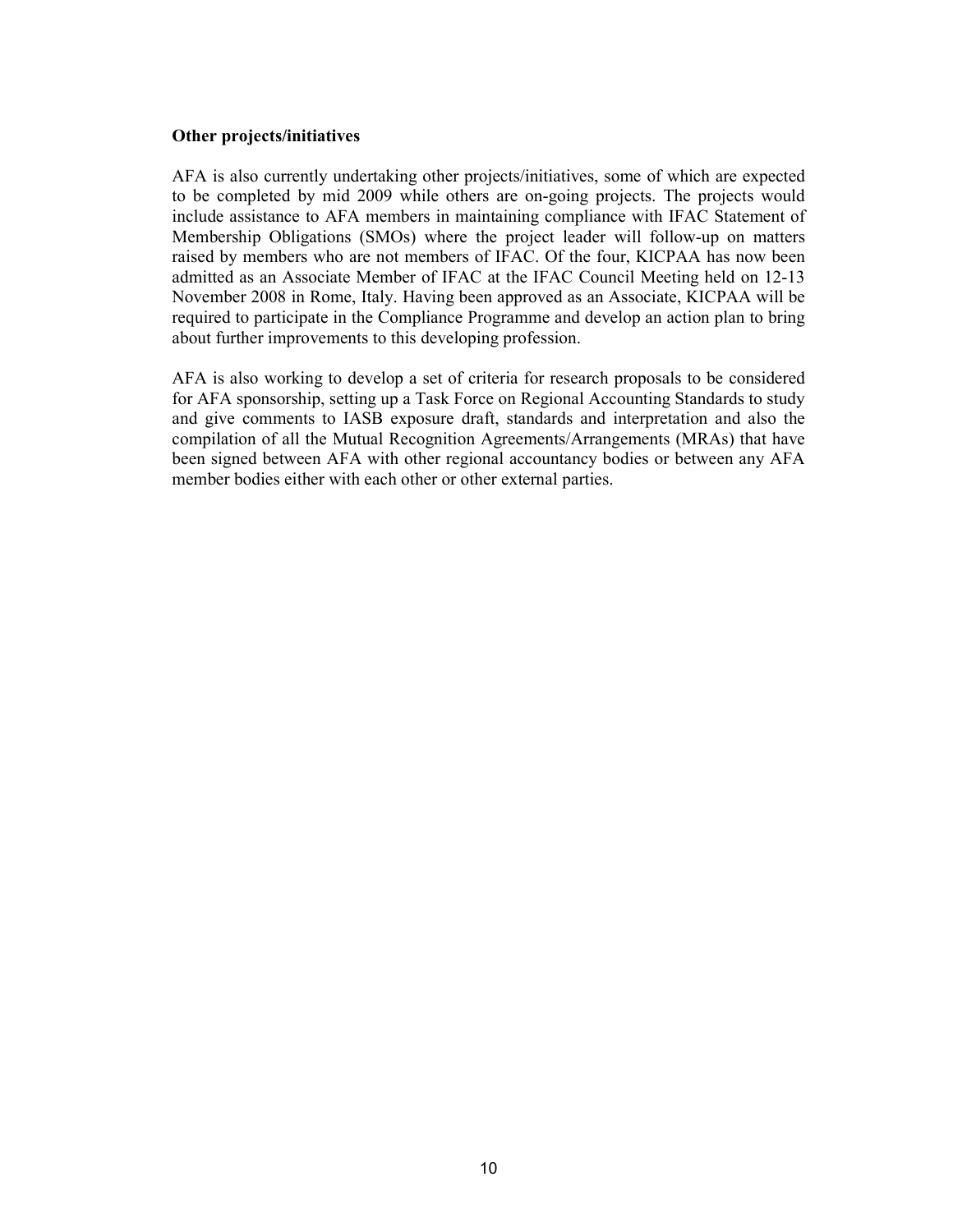# AFA MEMBER BODIES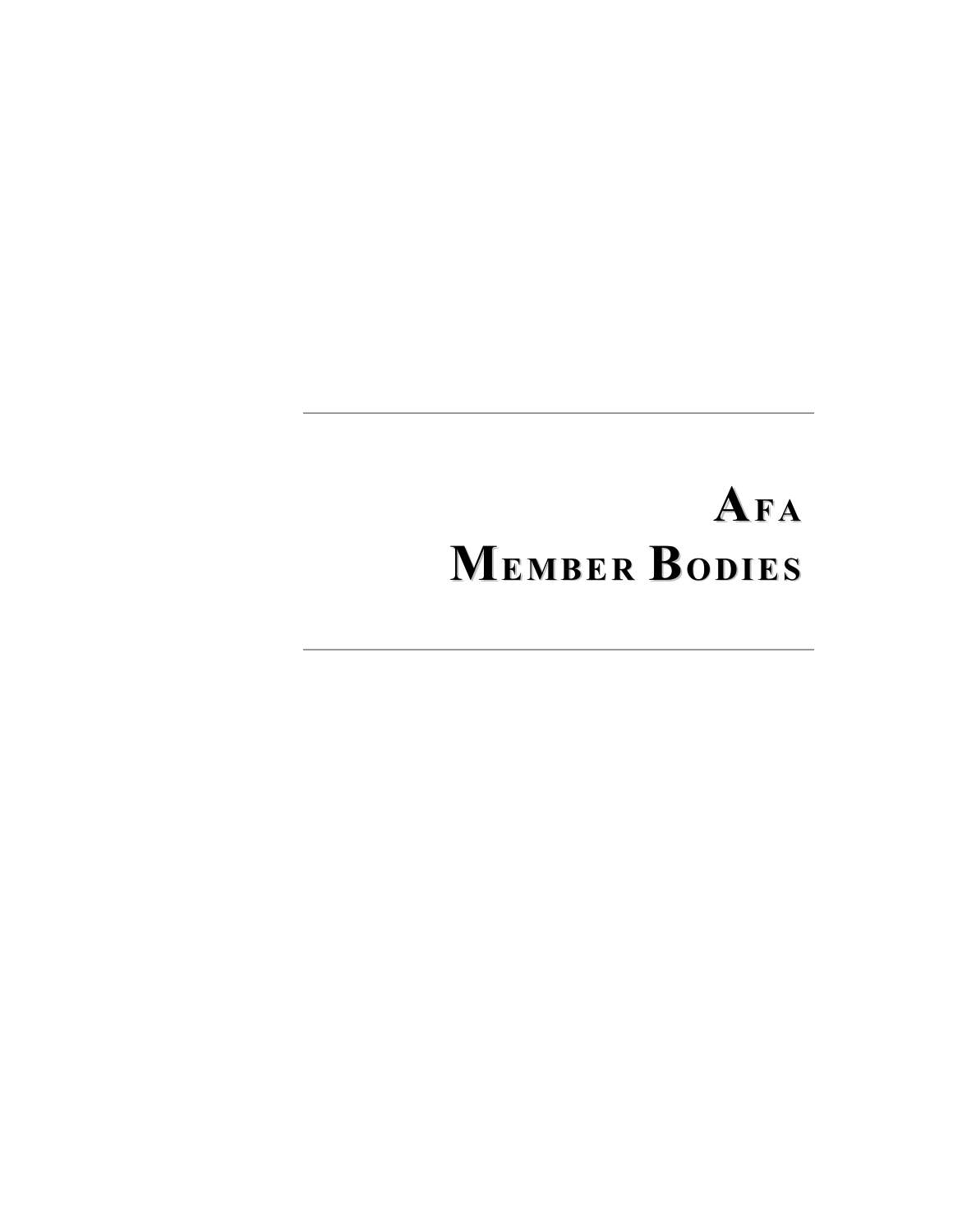### AFA MEMBER BODIES



### Primary Members

### Brunei Darussalam

Brunei Darussalam Institute of Certified Public Accountants (BICPA) No.3, 1st Floor, Block A, Regent Square Simpang 150, Kiulap BE1518 Brunei Darussalam

### www.bicpabrunei.com

### Cambodia

Kampuchea Institute of Certified Public Accountants and Auditors (KICPAA) 26 Street 370, Sangkat Boeung Keng Kang I Khan Chamkarmon Phnom Penh, Cambodia www.kipaa.org.kh

### Indonesia

Indonesian Institute of Accountants / Ikatan Akuntan Indonesia (IAI) Graha Akuntan, Jl. Sindanglaya No. 1 Menteng, Jakarta 10310 Indonesia www.iaiglobal.or.id

#### Lao PDR

Lao Institute of Certified Public Accountants (LICPA) Ministry of Finance, Accounting Department Enterprise Accounting Division P.O. Box 46, Lane Xang Avenue Vientiane Lao PDR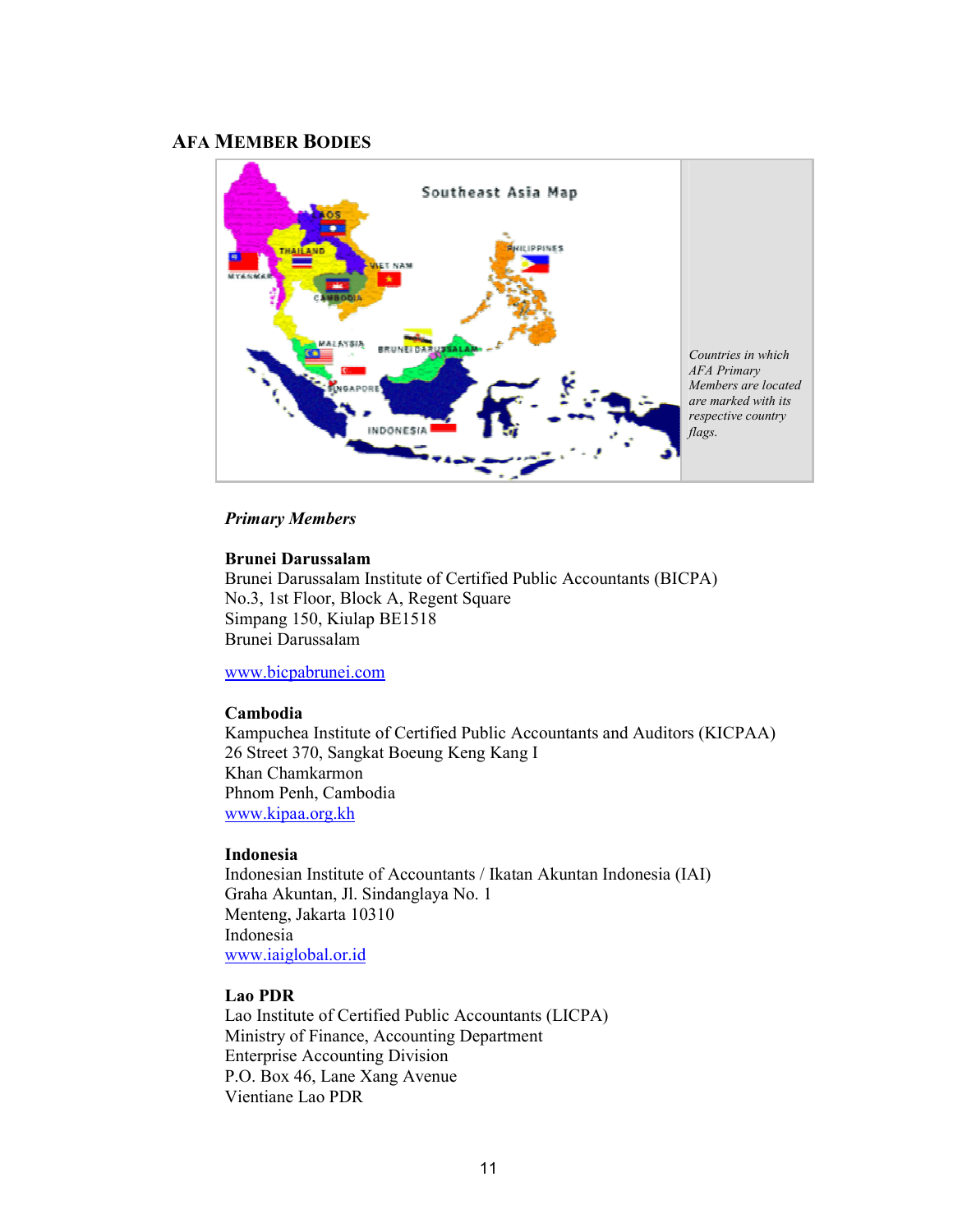#### Malaysia

Malaysian Institute of Accountants (MIA) Dewan Akauntan No. 2, Jalan Tun Sambanthan 3 Brickfields, 50470 Kuala Lumpur Malaysia www.mia.org.my

#### Myanmar

Myanmar Accountancy Council (MAC) Office of the Auditor General Office Building No (12) Naypitaw, Union of Myanmar

#### Philippines

Philippine Institute of Certified Public Accountants (PICPA) PICPA Building, 700 Shaw Boulevard City of Mandaluyong Manila, Philippines www.picpa.com.ph

### Singapore

Institute of Certified Public Accountants of Singapore (ICPAS) 20 Aljunied Road #06-02 CPA House Singapore 389805 www.icpas.org.sg

#### Thailand

Federation of Accounting Professions of Thailand (FAP) 444/1 Samsen Road Dusit Bangkok 10300, Thailand www.fap.or.th

### Vietnam

Vietnamese Association of Accountants and Auditors (VAA) 192 Giai Phong Road, Thanh Xuan District Hanoi, Vietnam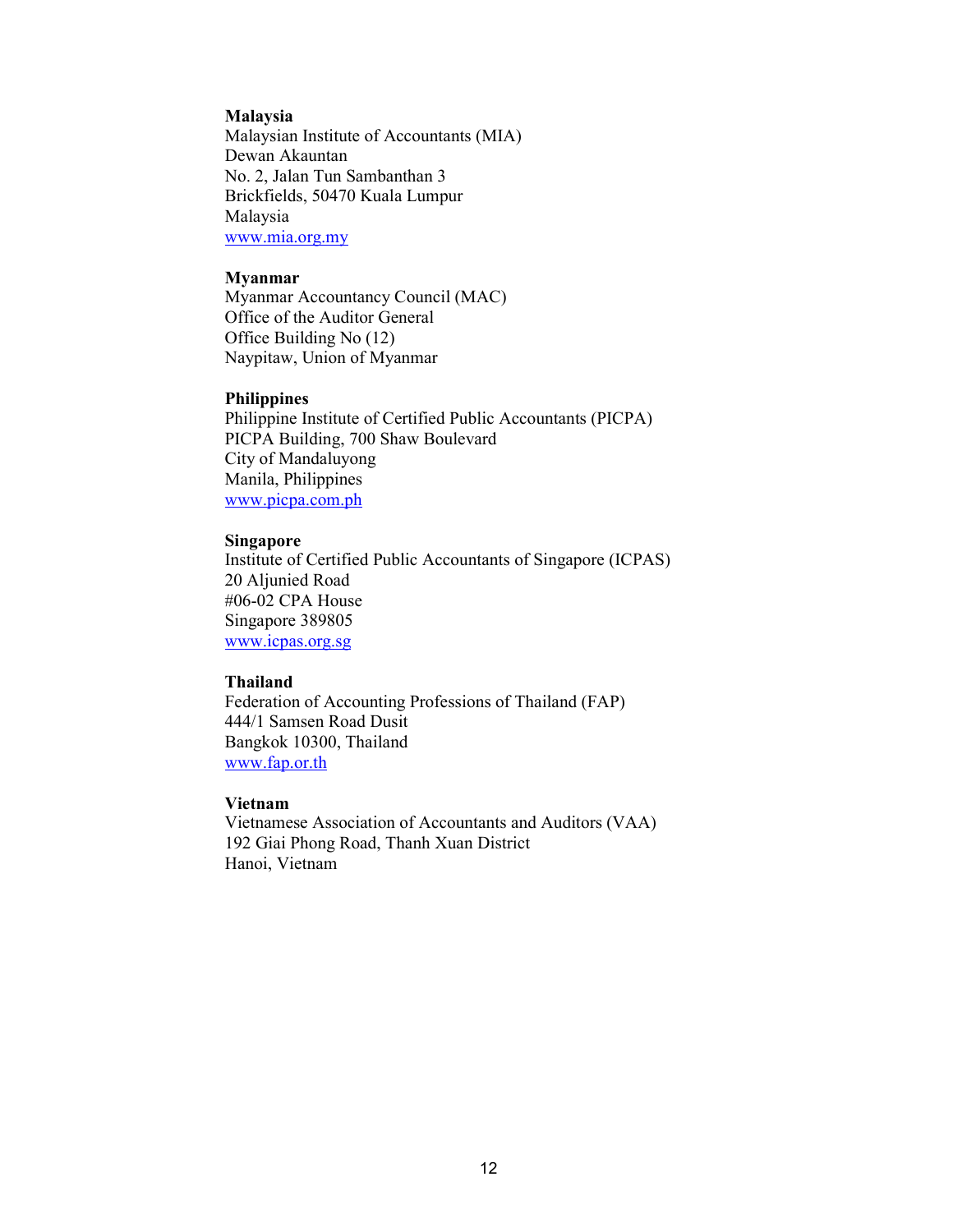### Associate Members



### Australia

- CPA Australia Head Office, Level 28, 385 Bourke Street Melbourne VIC 3000 Australia www.cpaaustalia.com.au

- The Institute of Chartered Accountants in Australia (ICAA) GPO Box 3921, Sydney NSW 2001, Australia http://www.charteredaccountants.com.au

### Mongolia

Mongolian Institute of Certified Public Accountants (MONICPA) P.O. Box 755, Ulaanbaatar – 44 Chingeltei District 2<sup>nd</sup> Khoroo, Building of MonICPA www.monicpa.mn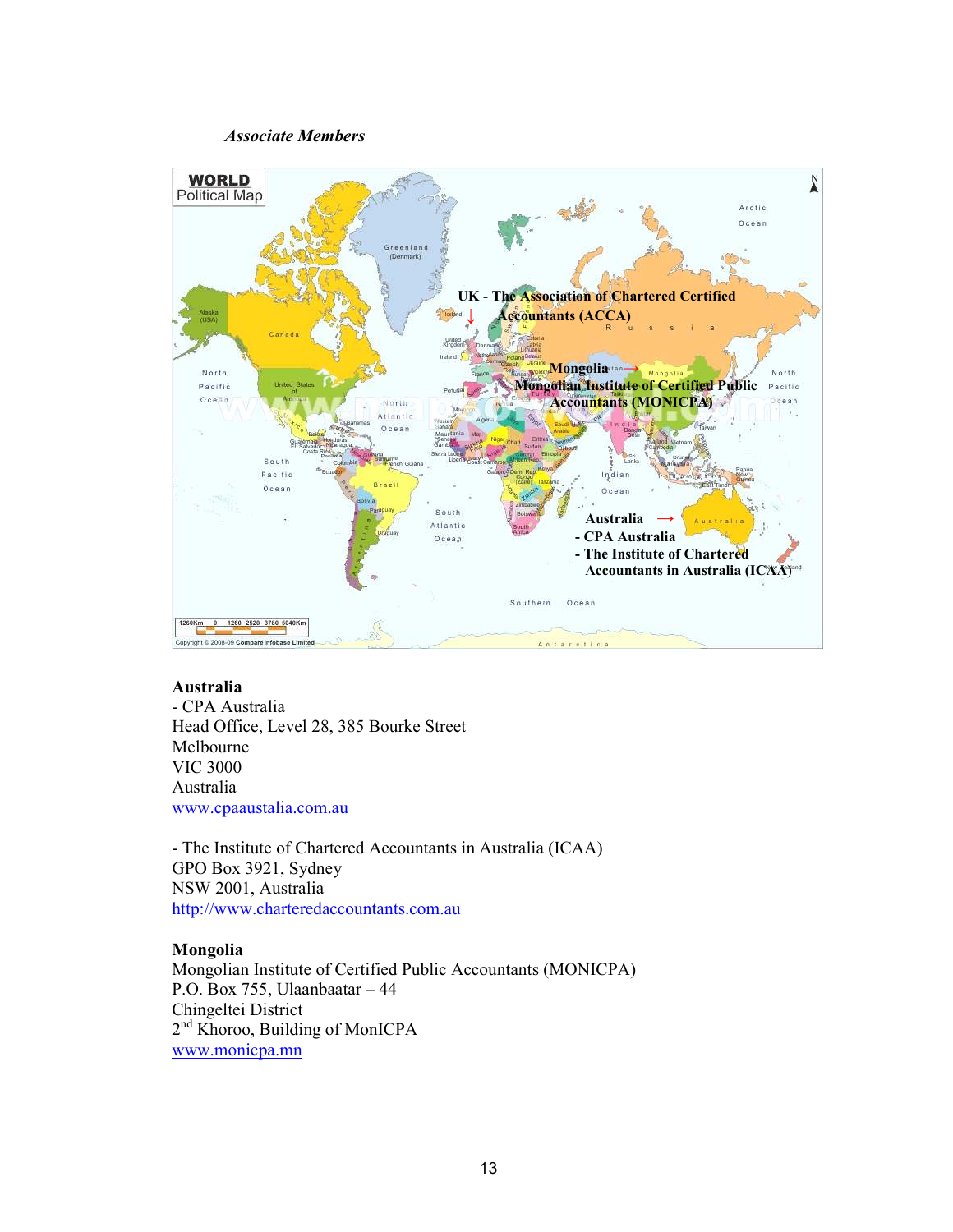### United Kingdom

The Association of Chartered Certified Accountants (ACCA) ACCA ASEAN & Australasia 27<sup>th</sup> Floor, Wisma Denmark No. 86, Jalan Ampang 50450 Kuala Lumpur, Malaysia www.accaglobal.com